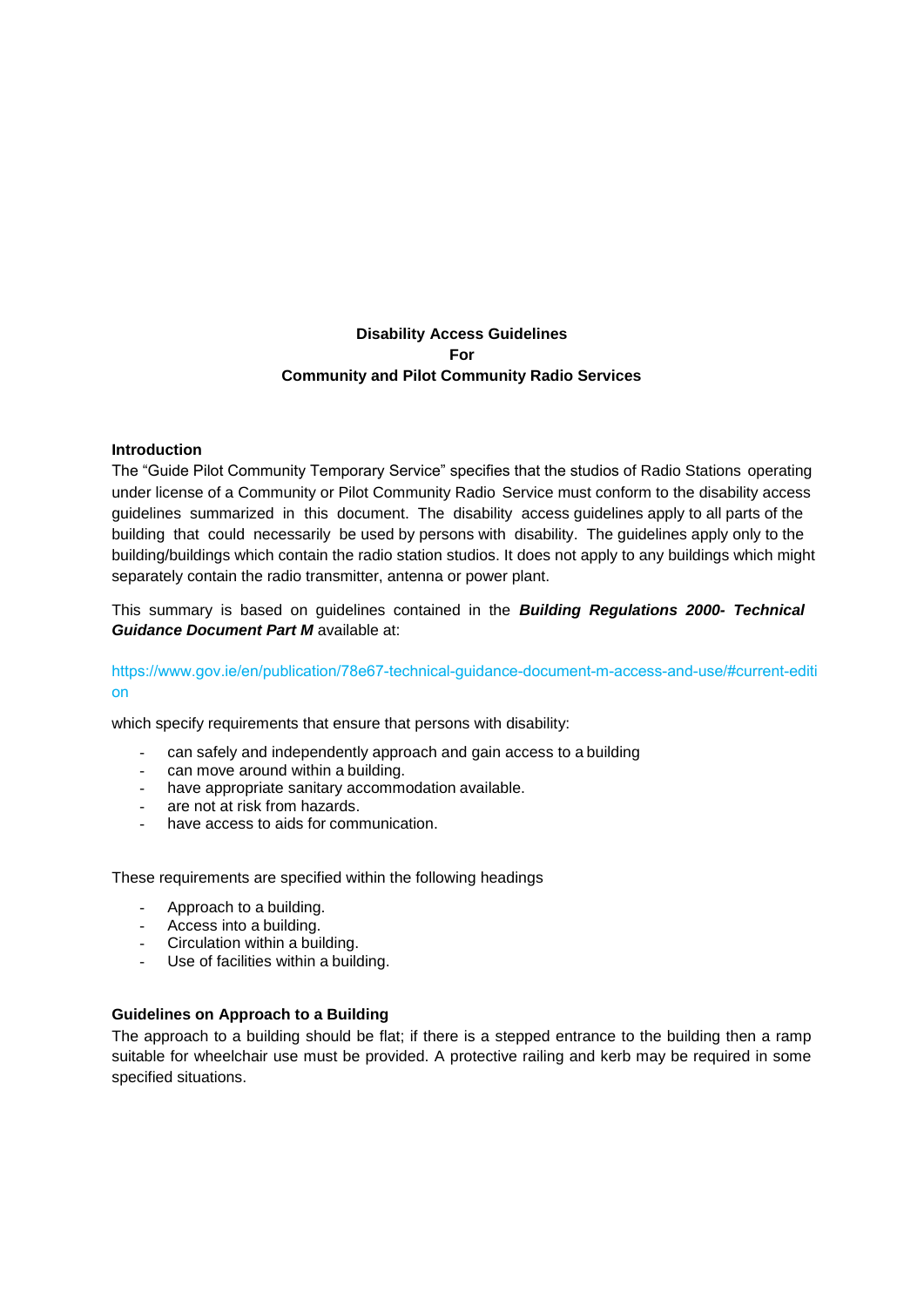There should be a clear area of 1.5m by 1.5m in front of the entrance to the building – this applies also to the top landing of a ramp in front of the entrance door. Additional requirements are specified if the door opens out onto the landing

Details of these are provided in Section 1 of the Technical Guidance Document Part M

### **Guidelines on Access to a Building**

An entrance door must have an opening width of not less than 800mm and have at least a space of 300mm on the side next to the leading edge. An explanation of "door opening width" and "leading edge" can be found in Diagram 5 of Section 1.7 of the guidelines. Double doors should have at least one leaf which has a minimum width of 800mm.

### **Guidelines on Circulation within buildings**

Internal doors should have an opening width of not less than 750mm and have at least a space of 300mm on the side next to the leading edge.

All corridors or passageways must ideally have a clear unobstructed width of 1200mm, increased door widths, as specified in the table in Section 1.28 of the guide, are required when corridor widths are less than 1200mm.

All lobbies must be designed with sufficient space to enable a wheelchair user and assistant to move clear of one door before using the next – example arrangements for external and internal lobbies, should they be present, are given in Diagram 7 (Section 1.7) and Diagram 8 (Section 1.8) respectively of Part M

There must be sufficient circulation space around fixed furniture. The specific requirements for circulation around studio furniture are given in the Appendix to this document.

A passenger lift must be provided to any story above or below the entrance story where in a two story building the net area per floor is more than 280sq m or for more than a 2 story building that has a net area per floor of more than 200sq m. An explanation of the areas excluded in calculating net area is given in Section 1.12 of the guidelines. This section also outlines requirements on lift size, lift door width, positions and types of lift controls including tactile indictors, audible and visual floor announcements, mirror provision etc

In cases where a lift is not mandatory there must be a suitable internal stair. There are specific requirements for provision of handrails, rise and depth of steps etc. Details are available in Section 1.14 of Part M